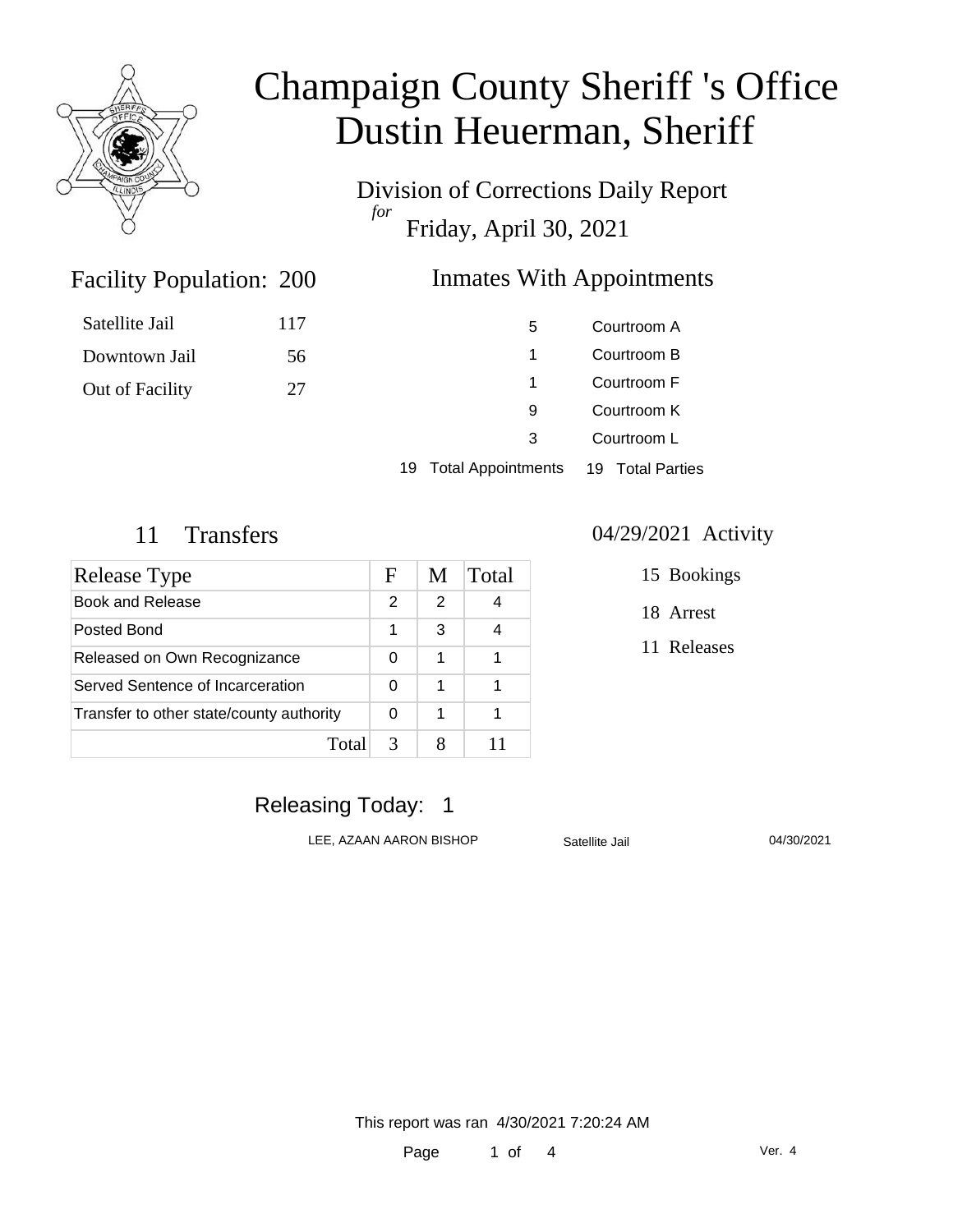

Division of Corrections Daily Report *for* Friday, April 30, 2021

### Custody Status Count

- Electronic Home Dentention 23
	- Felony Arraignment 6
		- Felony Other 2
	- Felony Pre-Sentence 6
	- Felony Pre-Sentence DUI 1
		- Felony Pre-Trial 112
	- Felony Sentenced CCSO 5
	- Felony Sentenced IDOC 27
		- Hold Other 1
		- Misdemeanor Pre-Trial 3
			- Petition to Revoke 1
			- Remanded to DHS 10
			- Traffic Arraignment 1
	- Traffic Sentenced CCSO 2
		- Total 200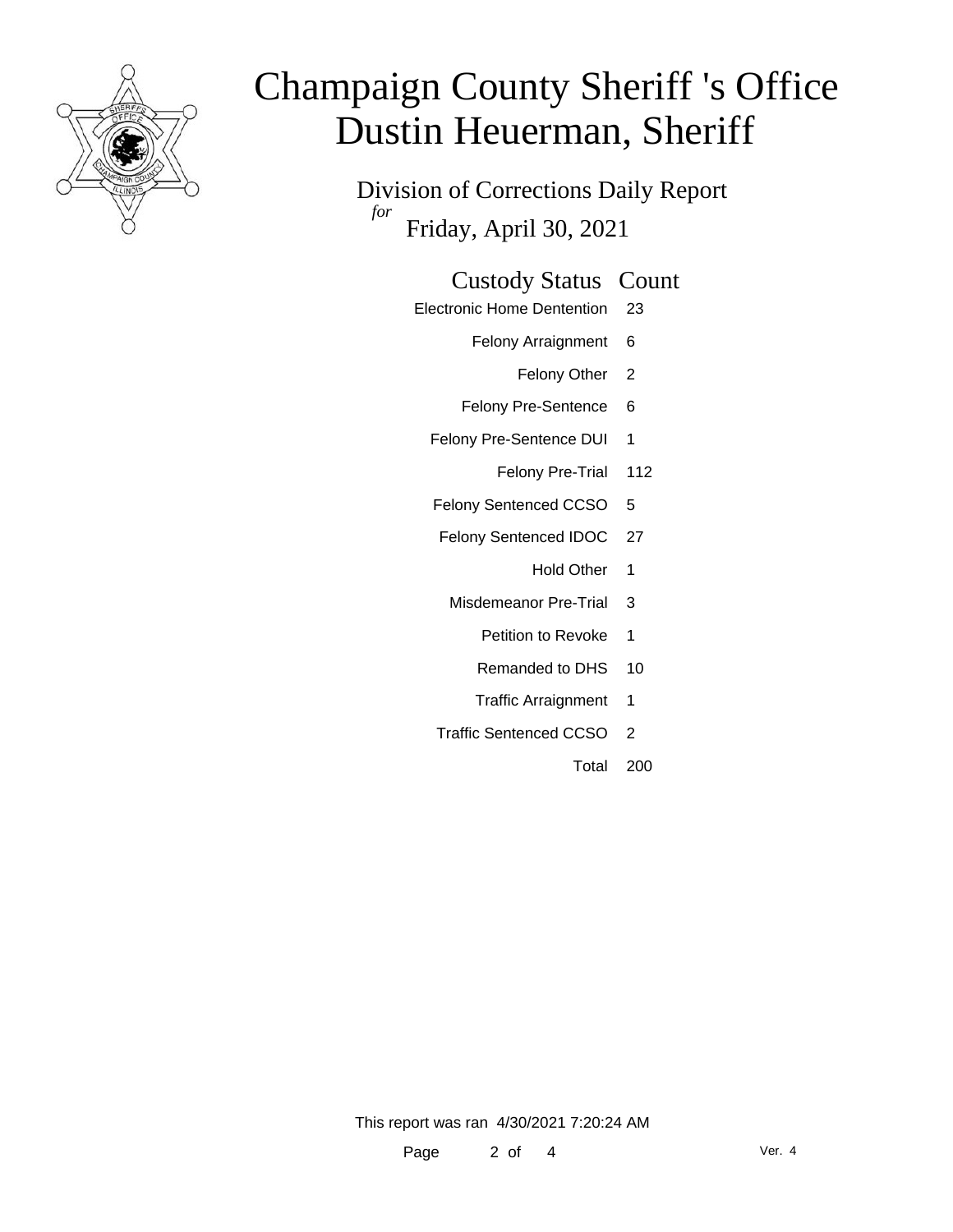

Division of Corrections Daily Report *for* Friday, April 30, 2021

## Inmates With Appointments

| Jailing Party Name              | Location    | Number of Records / Node |
|---------------------------------|-------------|--------------------------|
| BARBER, MARKEL ANTONIO          | Courtroom K | 1 / Satellite Jail       |
| <b>BOURLAND, ANDREW THOMAS</b>  | Courtroom K | 1 / Satellite Jail       |
| <b>CLYMER, TABITHA MARIE</b>    | Courtroom K | 1 / Satellite Jail       |
| COWART, TORREY BENJAMEN, Junior | Courtroom A | 1 / Downtown Jail        |
| DALE, LAMONTE CORTEZ            | Courtroom L | 1 / Downtown Jail        |
| DAVIS, MICHAEL EUGENE           | Courtroom A | 1 / Satellite Jail       |
| EXUM, JERRY DALE                | Courtroom F | 1 / Downtown Jail        |
| <b>GRAHAM, CORTEZ LAMON</b>     | Courtroom B | 1 / Satellite Jail       |
| HARPER, CURTIS DAJON            | Courtroom K | 1 / Satellite Jail       |
| JOHNSON, KAVON IBERHEEM         | Courtroom K | 1 / Satellite Jail       |
| KELLUP, DAMETRIUS GLYNN         | Courtroom A | 1 / Satellite Jail       |
| <b>KEY, MICHAEL LEON</b>        | Courtroom L | 1 / Satellite Jail       |
| LARUE, TERENCE TRAMEL           | Courtroom K | 1 / Satellite Jail       |
| LEWIS, TREVOR DANIEL            | Courtroom A | 1 / Satellite Jail       |
| PHILLIS, AARON MONTRELL         | Courtroom K | 1 / Satellite Jail       |
| REAVILL, CHRISTIAN ACE          | Courtroom L | 1 / Downtown Jail        |
| REYNOLDS, DAVID ALLEN           | Courtroom A | 1 / Downtown Jail        |
| WARNER, UDUEBOR JAESEN CHI      | Courtroom K | 1 / Satellite Jail       |
| <b>WILSON, DEVIN MALIK</b>      | Courtroom K | 1 / Satellite Jail       |

### **Transfers**

| FRANCISCO-ESTEBAN, JOSE LUIS Served Sentence of Incarceration |                                                        | Out of Facility |
|---------------------------------------------------------------|--------------------------------------------------------|-----------------|
| HUGHES, VERNELL MICHAEL                                       | Posted Bond                                            | Satellite Jail  |
| <b>JAKE, KENDRA LOUISE</b>                                    | <b>Book and Release</b>                                | Out of Facility |
| JOHNSON, ERICK ORLANDO                                        | Transfer to other state/county authority Downtown Jail |                 |
| LAZIC, NICHOLAS TYLER                                         | Book and Release                                       | Out of Facility |